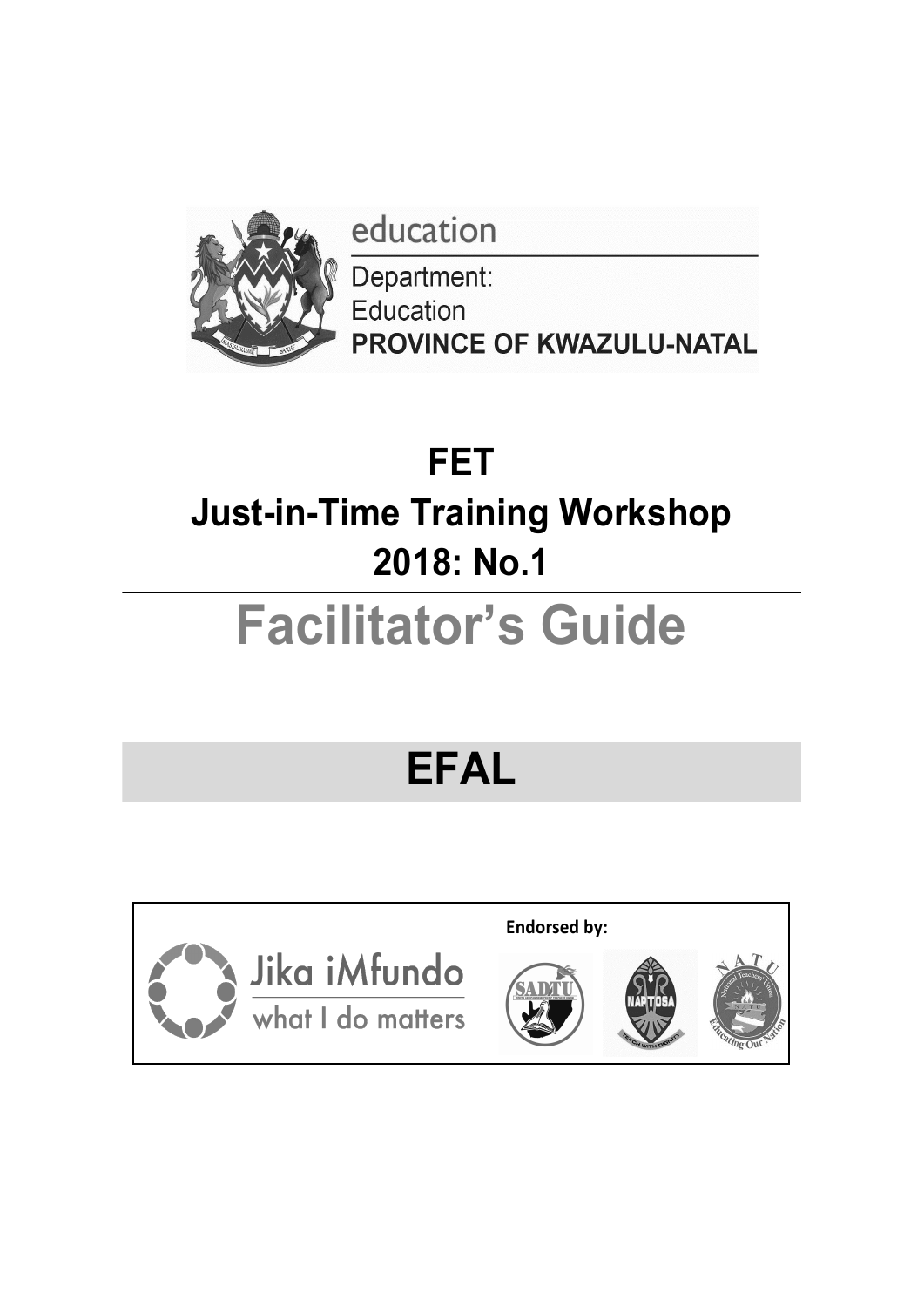The aim of this workshop is to provide support for teaching aspects of the Term 2 EFAL curriculum in the FET Phase as set out in the CAPS, the ATPs and the Trackers. The topics to be addressed are shown in the programme below, but facilitators and participants are welcome to spend more or less time on each topic, according to their interests and needs.

| <b>Section</b> |                                                                           |             |
|----------------|---------------------------------------------------------------------------|-------------|
| No.            | <b>Topic</b>                                                              | <b>Time</b> |
| $\mathbf{1}$   | Introduction to workshop                                                  | 5 mins      |
|                |                                                                           |             |
|                |                                                                           |             |
| 2.             | Teaching aspects of visual literacy                                       | 60 mins     |
| 3              | Teaching reading comprehension strategies; integrating aspects of         | 75 mins     |
|                | LSC with reading comprehension; designing reading comprehension           |             |
|                | questions at a range of cognitive levels                                  |             |
| 4              | Teaching poetry                                                           | 70 mins     |
| 5              | Teaching two genres of writing:                                           | 55 mins     |
|                | an amusing personal recount (Grade 10);<br>(i)                            |             |
|                | (ii) a factual description of a place of interest (Grade 11); integrating |             |
|                | aspects of LSC with teaching writing                                      |             |
| 6              | Implications for teaching, of the various components of the FET EFAL      | 20 mins     |
|                | curriculum, of test and examination requirements for each                 |             |
|                | component and of the mark allocation for each component.                  |             |
| 7              | Reflections on the workshop and suggestions for future workshops          | 15 mins     |
|                | Total working time                                                        | 5 hours     |

If participants request time to address questions / concerns about the use of the Trackers, this could be done either at the beginning or at the end of the workshop.

\*\*\*\*\*\*\*\*\*\*\*\*\*\*\*\*\*\*\*\*\*\*\*\*\*\*\*\*\*\*\*\*\*\*\*\*\*\*\*\*\*\*\*\*\*\*\*\*\*\*\*\*\*\*\*\*\*\*\*\*\*\*\*\*\*\*\*\*\*\*\*\*\*\*\*

## **Section 1: Introduction**

To introduce the workshop you could use an 'icebreaker' of your choice. One that is often **effective is to ask participants to exchange introductions with one person whom they** don't know and to tell each other one thing about themselves that might surprise the other person. Either before or after the icebreaker you could briefly outline the aims of the workshop as shown in the first paragraph on this page, and by referring to the sections of the programme.

1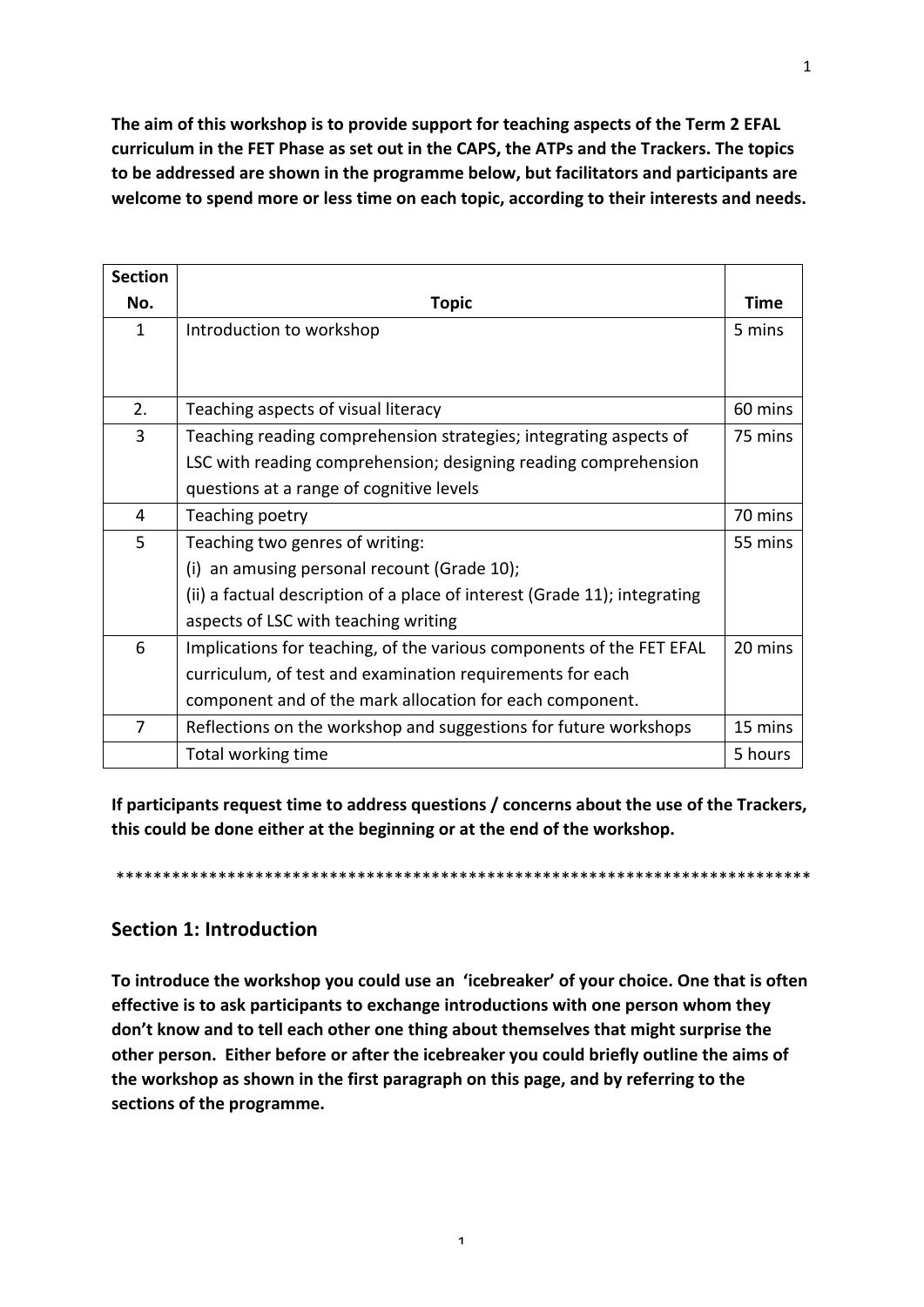### **Section 2: Teaching visual texts (55-60 mins)**

FET learners need to be able to analyse and to present a range of texts that include visual elements. Participants in the workshop are asked to answer questions on an 'awareness raising' poster and then to decide whether they would consider using the poster to teach aspects of critical language awareness and critical visual literacy. **[See Activity 2A and Text 1** in the Resource Pack]

#### Here are some possible answers to the questions asked in Activity 2A:

(i) The skull and crossbones was traditionally associated with the flag of pirate ships and is also a symbol for death in general and for poison in particular. In South Africa it is also associated with the Orlando Pirates soccer team (the 'Sea Robbers').

(ii) In the poster the skull and crossbones is constructed of cigarette butts.

(iii) By shaping cigarette butts into the form of a skull and crossbones the designer is positioning readers to make a connection between smoking and death.

(iv) 'Travel in packs' is an expression usually used for wild dogs or other carnivores such as hyaenas who hunt together in order to kill their prey.

(v) The poster designer has played with words very cleverly: cigarettes are usually sold in packs and a pack of cigarettes is a sufficient quantity to be harmful. A pack of cigarettes, which may travel in a pocket or handbag from place to place, is being compared to a pack of wild predators: both are killers.

(vi) a 'butt' is what is left after a cigarette has been smoked. If a person stops smoking there will be no butts. The expression 'no ifs or ands or buts (one t') is often used to mean 'no excuses will be accepted.

(vii) A circle with an image inside it (e.g. a dog or a gun or a vehicle) and a line through it is commonly used to show that something is prohibited in a particular place and / or at a particular time. In this case, the designer wishes to show that smoking should be prohibited permanently, everywhere.

(viii) This is an open question to which teachers may have a variety of responses

The poster might be considered too controversial to be used as an examinations text so the second example is a less controversial one, but still enables teachers to do critical **language awareness and critical visual literacy work with it.** In Activity 2B workshop participants are asked to refer to Text 2 in the Resources Pack and to answer some questions on it. Below are some suggested answers.

#### **Activity 2B**

(i) The words CHILD WELFARE stand out because of their position in the top right section of the poster and because of the use of dark, upper case letters on a light background. (ii) There could be several answers. Perhaps the most likely is that the organisation wants readers to be aware of the name of the organisation to which they are being asked to donate money.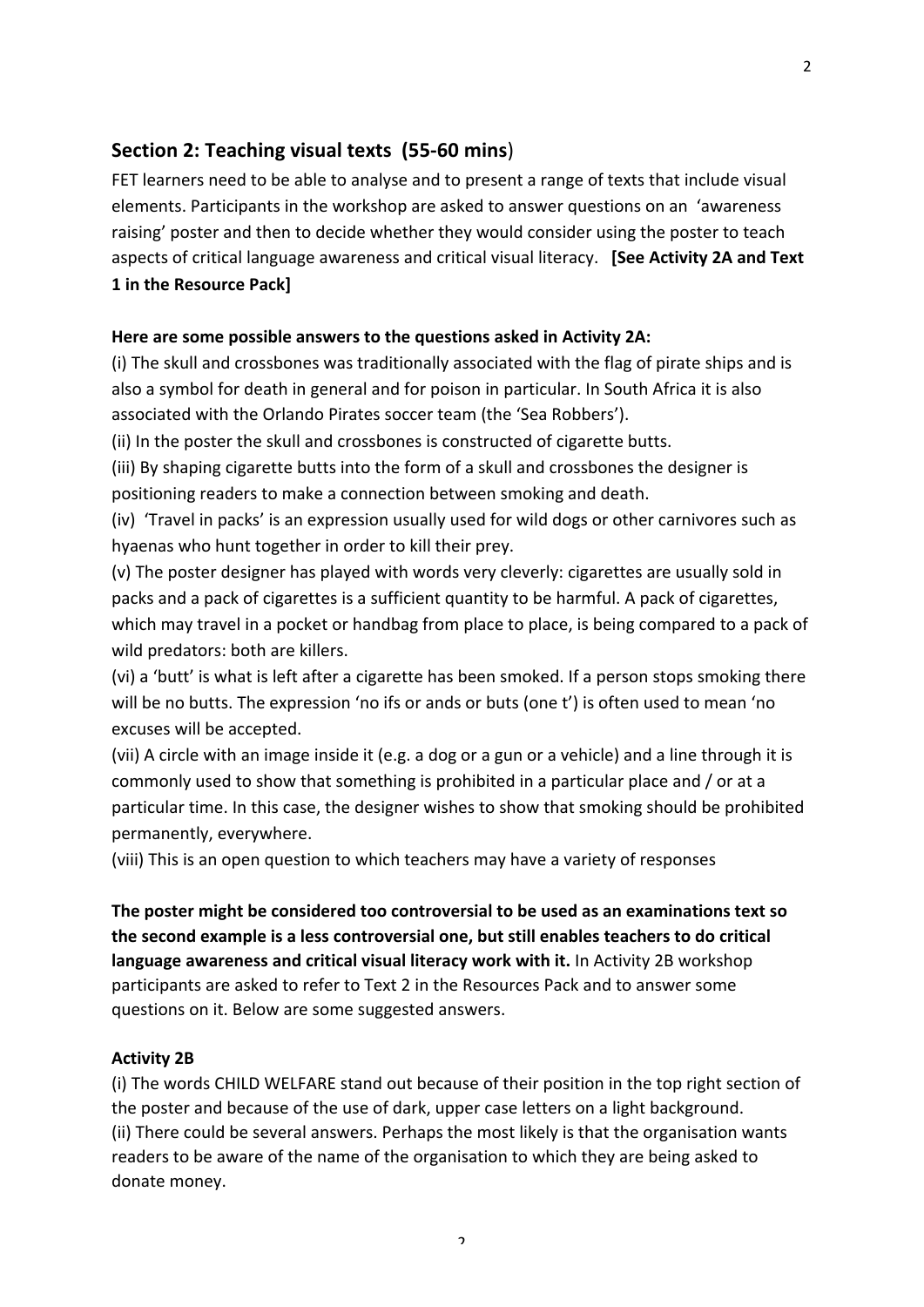(iii) The child is shown playing in a field of flowers and as being happy and flourishing.

(iv) The words are positioning people to feel good about themselves when they make a donation.

(y) 'our children' are any children supported by Child Welfare. However, there is only one dark-skinned girl on the poster so that readers could think that African girl children are the main focus of Child Welfare's work.

(vi) The order of these two actions foregrounds (gives more importance to) the action of becoming involved with the work of Child Welfare / supporting Child Welfare financially than on finding out about its work.

(vii) This is an open question to which teachers may have a variety of responses.

\*\*\*\*\*\*\*\*\*\*\*\*\*\*\*\*\*\*\*\*\*\*\*\*\*\*\*\*\*\*\*\*\*\*\*\*\*\*\*\*\*\*\*\*\*\*\*\*\*\*\*\*\*\*\*\*\*\*\*\*\*\*\*\*\*\*\*\*\*\*\*\*\*\*\*

**Section 3: Teaching reading comprehension strategies; integrating aspects of LSC** with reading comprehension; devising questions at a range of cognitive **levels to assess reading comprehension (75 mins)** 

**Note that Section 3 has 3 parts.**

## **Part 1: Teaching reading comprehension strategies**

Classroom researchers in South Africa and internationally have found that many teachers believe they are teaching comprehension strategies when they ask learners to read a text and then answer questions related to it. It must be emphasized at the workshop that when teachers do this they are testing rather than teaching.

#### **ACTIVITY 3.1**

**Workshop participants' read a list of characteristics of proficient readers. Next they work in pairs to devise questions or tasks on the text** *How to become a confident teenager* that would assist learners to become proficient readers. They need **also to refer to the Photograph labelled Text 3 in the Resource pack.** (25 mins)

Below are some possibilities to share with them in a plenary wrap up  $-$  after listening and responding to their ideas (15 mins).

#### **Example questions / tasks**

*Make connections to prior knowledge:* Look at the photograph. What do you notice about the body language of the teenagers in the photograph? In what situations are teenagers likely to look and act like this? (Possible answers: In situations where they feel pleased / happy / confident / enjoying being part of a group / enjoying an achievement.)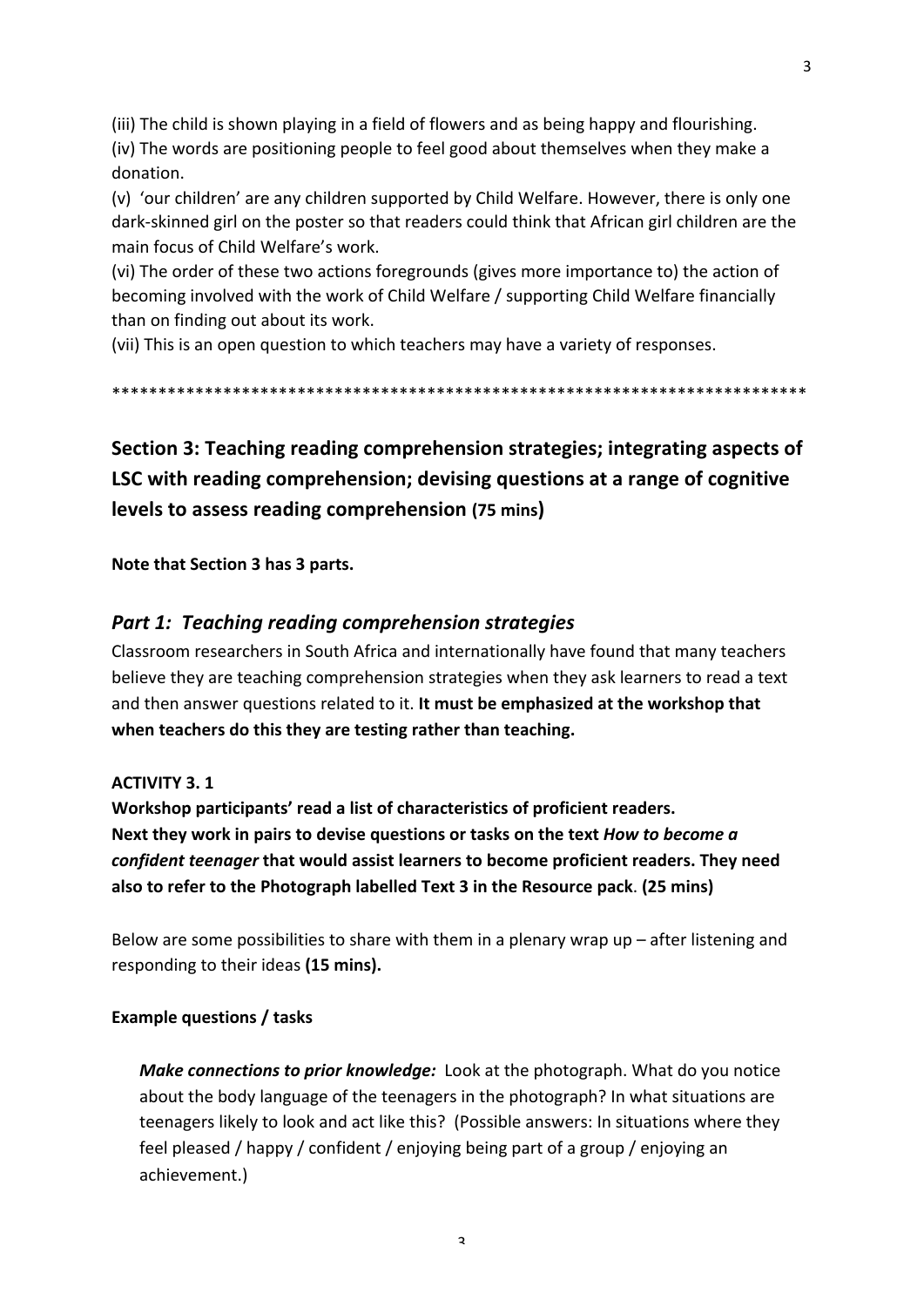*Generate questions:* While you are reading the passage, write one or more questions that you would like to ask the writer about what he or she states in the article. (Possible answers: The questions learners might ask are difficult to predict but are most likely to be about something that the learners disagree with.)

*Visualise and create sensory mental images:* Imagine following the writer's advice. What would you find easiest to do and what would you find the most difficult? (Possible answers will vary according to the learner.)

**Make inferences:** Ability to 'read between the lines' is one of the most important aspects of comprehension. For this article, teachers could ask learners to focus on the writer's use of pronouns. What could learners infer from the writer's use of 'us' and 'we'? (Answer: The writer wishes to give the impression that s/he is just like the readers – e.g. sometimes feeling good about herself/himself and sometimes not.)

**Determine importance:** Teachers could ask learners to sum up the article in one or two sentences. (Possible answers: Becoming confident involves developing self-esteem. There are things about each of us that we can feel good about and we should focus on these.) 

**Synthesize/** evaluate/draw conclusions: In a continuation of the previous task, learners could be asked to comment on the advice given.

## *Part 2: Integrating aspects of LSC with reading comprehension* (10 mins **discussion)**

### **ACTIVITY 3.2**

Participants choose two items from the list of possibilities for LSC for EFAL for Term 2 Grades 10 and 11; with a partner they decide how they could teach these using the *How to* become a confident *teenager text*.

Below are two suggestions you could discuss with them.

• In Term 2, the teaching plan for Grade 10 includes **conjunctions** and **conditional sentences**. Teachers could ask learners to identify examples of conjunctions in the article (main ones are 'but', 'and', 'so') and then discuss with the class the function of these in the sentences in which they appear. Teachers could ask learners to find two examples of conditional sentences ('If people keep telling children they are stupid, badly behaved or fat, they will begin to believe they fit the description.' / ... if you believe you are able to do things in life you WILL be an achiever.' ), to notice the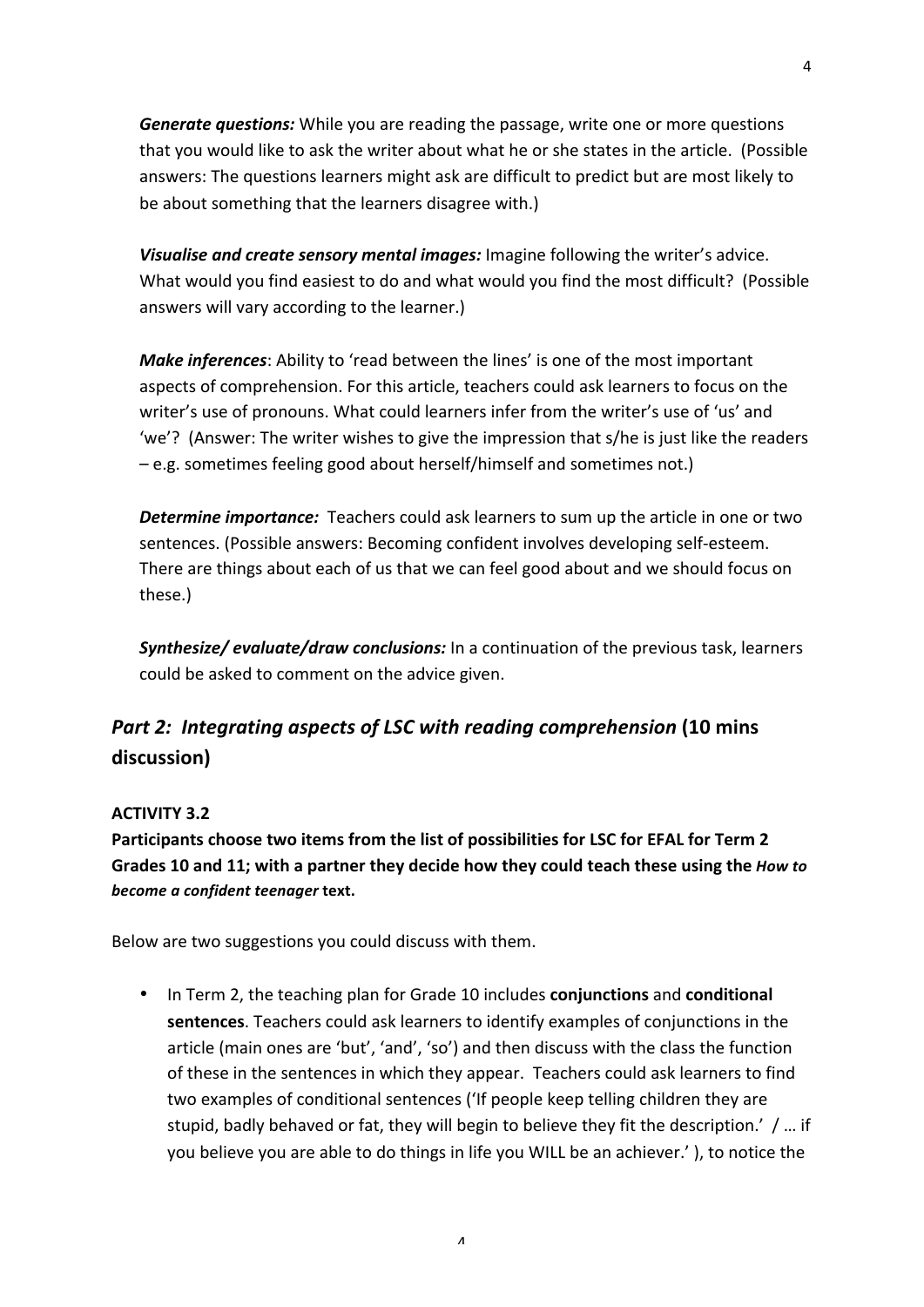'pattern' in these sentences (If ... then ...) and to write some examples of sentences that follow this pattern.

• In Term 2 the teaching plan for Grade 11 includes **adjectives**. In the article the writer suggests that teenagers think of themselves and describe themselves in positive rather than negative terms. Such descriptions involve the use of adjectives and some adjectives have either positive or negative connotations (e.g. 'skinny' tends to have a negative connotation and 'slender' a positive one as a description of a person who is the opposite of 'fat' (negative connotation). Teachers could use the article to do some work on descriptive words and their connotations.

## *Part 3: Setting comprehension questions at a range of cognitive levels*

Some teachers experience difficulty in setting questions at a range of cognitive levels and so it is important to provide opportunities for teachers to practice developing questions at different levels. As explained in the Trackers, curriculum coverage means not just what teachers have taught but what learners have learned at an appropriate level.

#### **ACTIVITY 3.3**

Ask participants to work in the same pairs as for the previous activity and to devise one question at each of levels 1-4, using the same text as in the previous activity. (20 mins)

Below are some possibilities to share with them in a plenary wrap up  $-$  after listening and responding to their ideas **(15 mins)**

Literal: According to the writer, what do confident people have in common? (Answer: They have strong self-esteem.) The answer can be taken directly from the article. **Reorganisation**: In two sentences, summarise the main advice given by the writer. **Inference:** What is the writer's attitude to teenagers? (Possible answer: The writer is concerned about teenagers who may not feel good about themselves and wishes to help them.) 

**Evaluation:** In your view, is the advice given by the writer very valuable, of some value, not at all valuable? Give a reason for your answer.

\*\*\*\*\*\*\*\*\*\*\*\*\*\*\*\*\*\*\*\*\*\*\*\*\*\*\*\*\*\*\*\*\*\*\*\*\*\*\*\*\*\*\*\*\*\*\*\*\*\*\*\*\*\*\*\*\*\*\*\*\*\*\*\*\*\*\*\*\*\*\*\*\*\*\*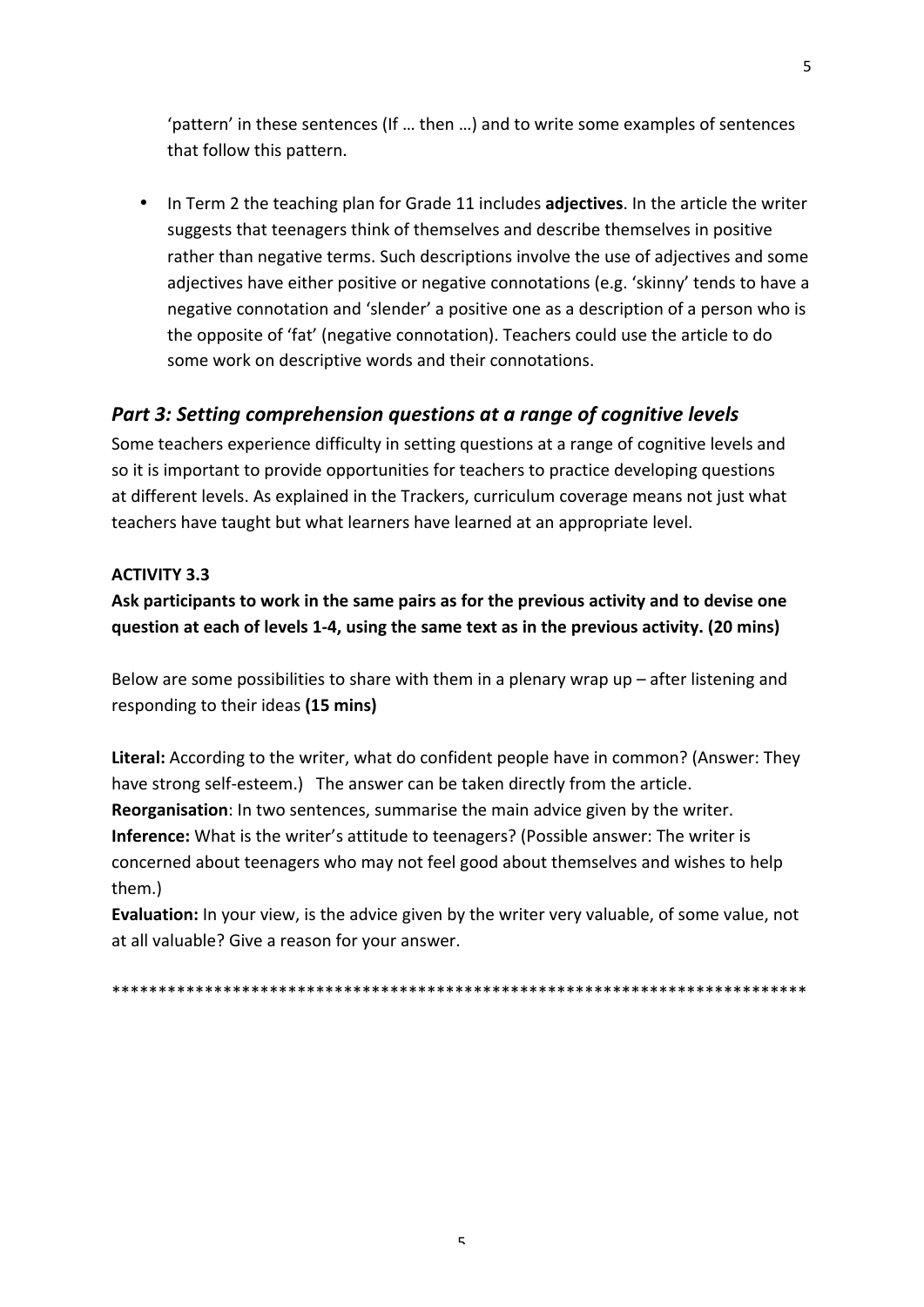## **Section 4: Teaching poetry:** *Mending Wall* **(Grade 10 example) and** *The Call* **(Grade 11) (75 mins)**

While teachers are expected to teach poetry, even if learners do not choose this genre for the Grade 12 literature paper, it appears that many teachers believe that learners find poetry either difficult or uninteresting or both. This part of the workshop challenges teachers to devise activities that could engage learners' interest in two of the poems listed in the ATP and to help them to understand each poem.

- Ask teachers to choose one of the poems, to read it and to work on the activities for approximately 45 minutes. Participants should choose either **Activity 4A or Activity 4B.**
- Then reconvene in plenary for feedback and discussion of the activities on each poem (approx. 15 mins per poem).

**NOTE:** For the poems, answers to questions / tasks have been given on the worksheet **because one of the aims of the activity is for teachers to consider its value to learners** 

\*\*\*\*\*\*\*\*\*\*\*\*\*\*\*\*\*\*\*\*\*\*\*\*\*\*\*\*\*\*\*\*\*\*\*\*\*\*\*\*\*\*\*\*\*\*\*\*\*\*\*\*\*\*\*\*\*\*\*\*\*\*\*\*\*\*\*\*\*\*\*\*\*\*\*

## **Section 5: Preparing learners for success in the writing paper (65 mins)**

Learners need to be prepared for success in writing in a range of genres. The workshop focuses on just two of these: for Grade 10, 'register, style and voice in a personal recount' and for Grade 11, 'giving directions to a place of interest'. Participants are asked to read an example of a text in each genre and then to respond to questions about it.

• Participants have a choice between the Grade 10 text: Shirley, Goodness and *Mercy* **(Activity 5A) and the Grade 11 text:** *Direction to Kliptown Youth Centre* **(Activity 5B)**

## Activity 5A Register, style and voice in a personal recount (Grade 10)

*Answers to questions on an extract from Shirley, Goodness and Mercy in Activity 5a* (i) Register: informal, gives impression of a child speaking (e.g. 'in the last line 'I am going

for...); includes mild swearing (helluva) and a word from Afrikaans (laaitie)

(ii) Style: The memoir was written for a largely adult audience and so even though the author gives readers the impression of a small boy talking, he uses quite adult vocabulary (accompaniment, gusto, reputation, delivery)

(iii) Voice: readers get a strong impression of an enthusiastic little boy who enjoys being the centre of attention and who is able to laugh at himself.

(iv) By using the present tense the author encourages readers to 'relive the moment' with him as he describes something that actually happened a long time ago.